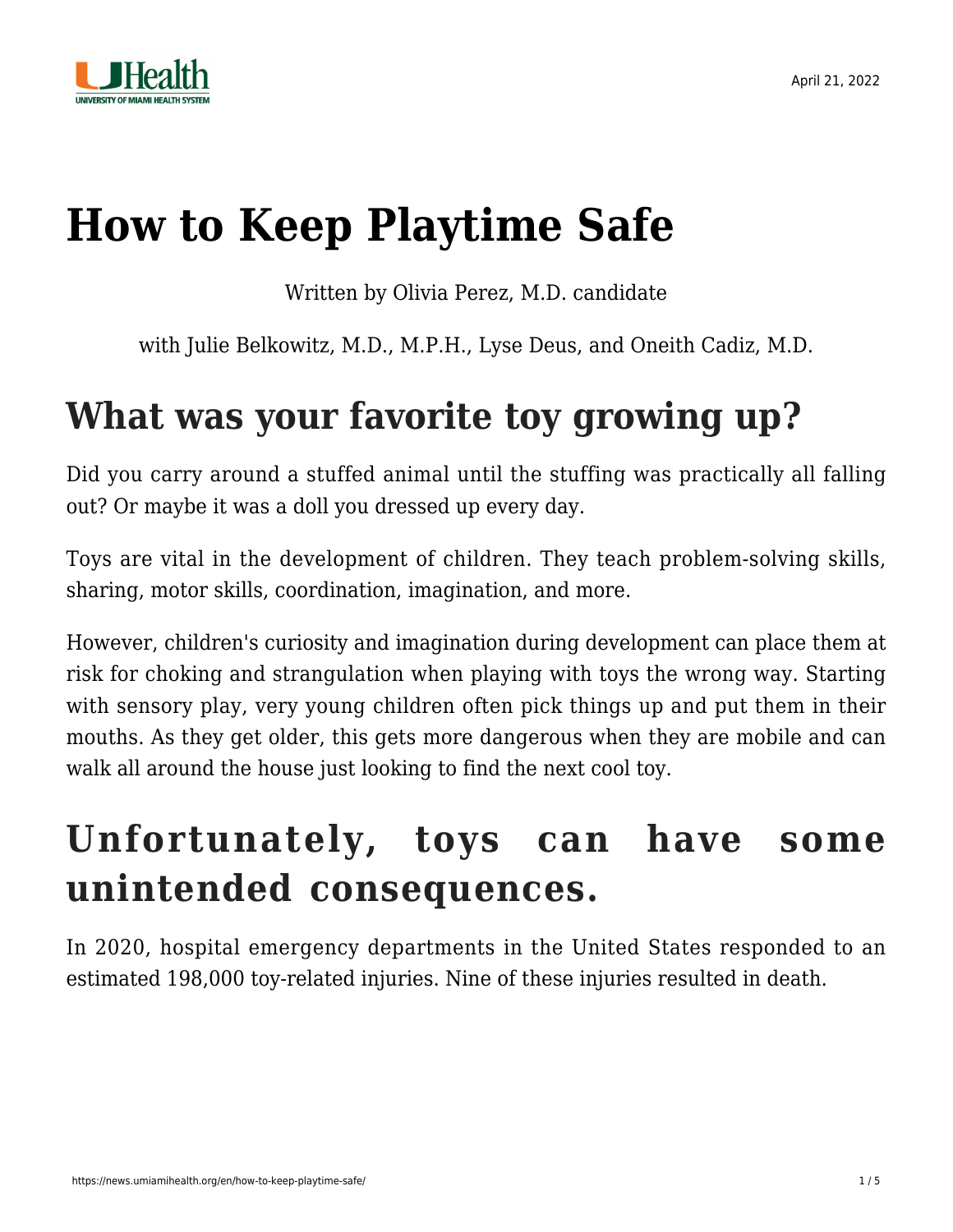

# **Children of all ages can suffer injuries from toys.**

Many of these injuries are bumps, cuts, and bruises, but some may be more harmful, such as suffocation or choking, which could result in death. It's all fun and games until someone gets hurt. The following tips are easy actions to keep your child safe.

**When buying toys — what should I be thinking about?**



### **Read the warning label.**

It is required all toys for ages 3-6 to have warning labels. These labels tell you for what ages the toy is safe, and why the toy is not safe for children under a certain age. It is common to see 'choking hazard', 'suffocation hazard', and even' fall hazard' on labels.

### **Look for toys that are well made.**

Toys can easily fall apart- like a stuffed animal that loses its button for an eye, or a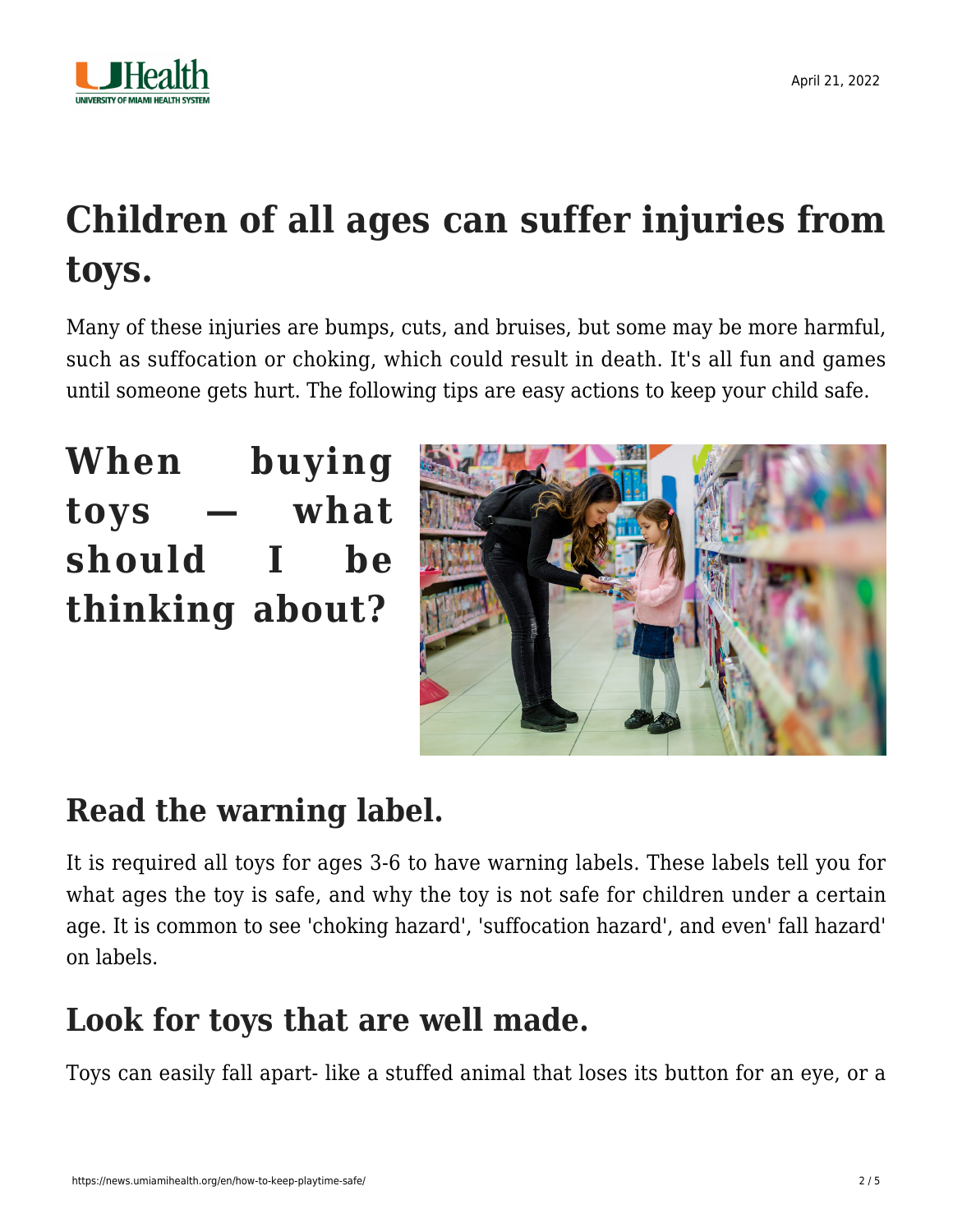

brick that falls off a construction set. Pieces that break off are especially hazardous to children because they are small. When this happens, kids can easily choke on the small parts.

### **Avoid marbles, small round objects, and coins.**

These are all choking hazards and should be kept out of reach from young children. One way to double-check is to think; if the toy can fit inside an empty toilet paper roll, it is probably too small for your child. But that's not all. Just like some toys can be dangerous, many household objects can also potentially injure children. Choking, suffocation, and strangulation, in general, are the top causes of death in young children.

## **You can keep your child safe from potentially dangerous household items.**

### **Keep cords out of reach.**

Laptop chargers, TV cables, phone wires, and so many other cords are common nowadays all around the house. When these cords are sitting or dangling across the floor, however, curious children can quickly get wrapped up in the cord. Blind cords are an often-missed hazard that dangerously hangs down from windows and invites curiosity. Make sure these cords are rolled up and out of reach!

### **Watch out for long strings, ribbons, or pieces of fabric.**

Like cords, long and thin pieces of material can quickly get wrapped around a child's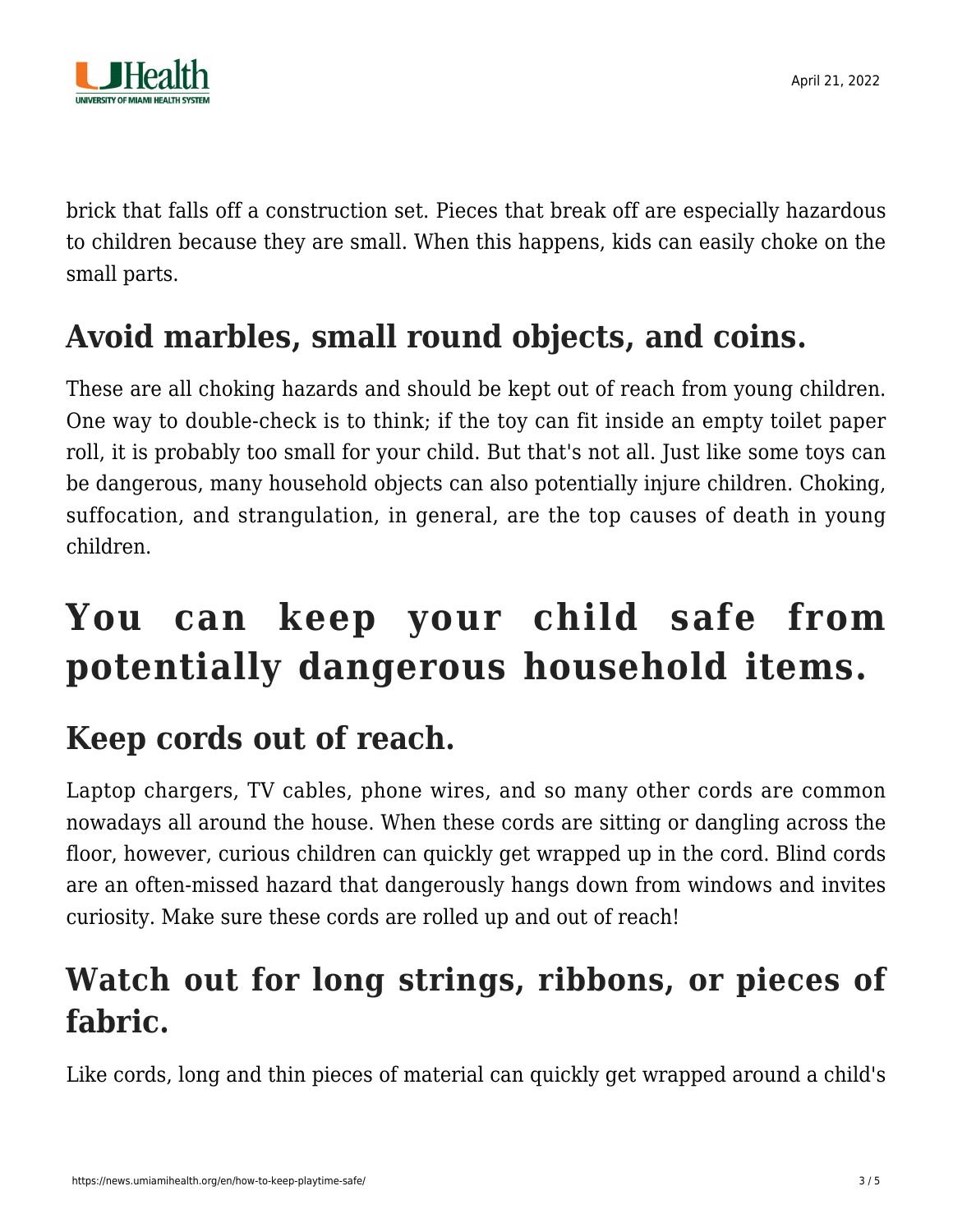

neck or body. Strings can often be parts of toys or clothing that should be removed.

### **Make sure meals are safe.**

Children have small mouths and tiny throats. Mini, round, or hard foods are discouraged for children under 5. That includes nuts and seeds, popcorn, marshmallows, and even pieces of a hot dog. Cut food into pieces that are smaller than a dime.

### **How the food is eaten is important.**

Children should always be sitting up, not playing or on their backs when eating. The food can go straight down into the stomach where it's supposed to go, allowing for proper digestion.

### **Get trained in CPR.**

CPR is lifesaving. In emergencies like suffocation and choking-related incidents, CPR can help someone breathe and get oxygen to the rest of their body. CPR training courses are offered locally and virtually.

There are many other tips and strategies to avoid choking, suffocation, and strangulation.

To learn more about preventing toy-related injuries and keeping a hazard-free space, visit [healthychildren.org](https://healthychildren.org/English/Pages/default.aspx) or contact the Injury Free Coalition for Kids, a program supported by The Children's Trust, at [305-243-9080](#page--1-0).

LEARN MORE